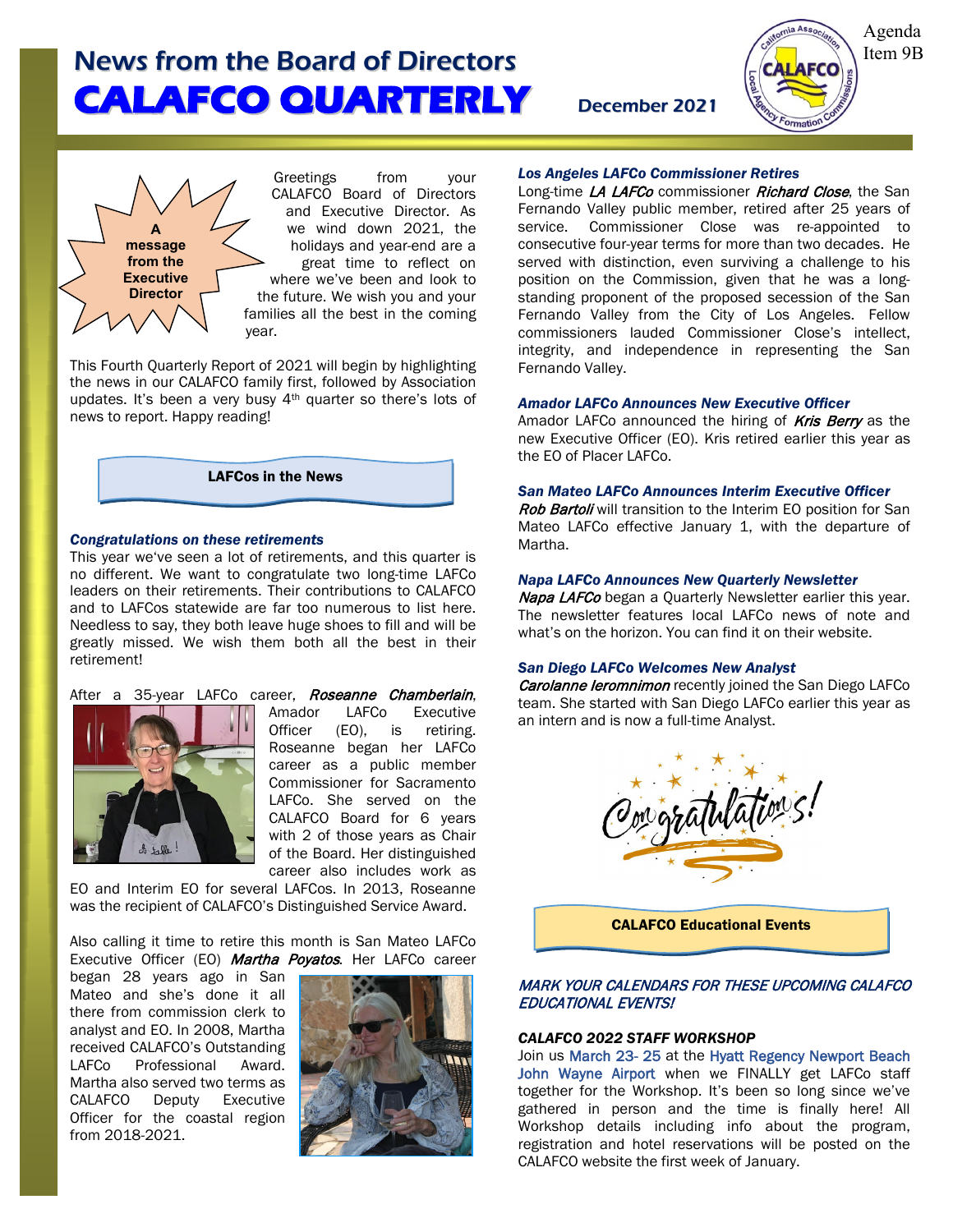

## Deadline to register for the Workshop is March 9 and hotel reservation cutoff date is February 22.

*CALAFCO UNIVERSITY* We are pleased to continue

offering webinars at no cost to our members. We



have two *CALAFCO U webinars* scheduled for the first quarter 2022, so *mark your calendars!* 

First up on January 10 is The Property Tax Elements of Jurisdictional Changes and Fiscal Reviews. Our property tax expert will share resource reports such as trends of value change, revenue calculations, and budget forecast tools that are useful resources for LAFCos when conducting MSRs. Other panelists will share case studies and perspectives on budget forecasting. Registration for this session closes January 5.

Scheduled for February 23 is a session on Best Practices for Hiring in the New World (Post-Pandemic). We will feature a labor/employment law attorney, recruiting firm executive, and an Executive Officer, all of whom will share the myriad of things we need to know as we navigate the new (and wild) labor market seeking the best candidates in this postpandemic world.

Details for all CALAFCO University courses are on the CALAFCO website.

2021 CALAFCO Achievement Award Recipients

# *CALAFCO Congratulates the 2021 Annual Achievement Award Recipients*

We wish to congratulate all of this year's nominees, and especially those who received a 2021 Achievement Award.

- Outstanding Commissioner –Olin Woods *(Yolo LAFCo)*
- **↑ Outstanding LAFCo Professional Crystal Craig** *(Riverside LAFCo)*
- **↑ Outstanding CALAFCO Associate Member Planwest Partners**
- $\div$  Mike Gotch Excellence in Public Service (protection of ag/open space land & urban sprawl prevention) - Napa LAFCo, City and County of Napa and Senator Bill Dodd
- **Mike Gotch Excellence in Public Service (innovation,** collaboration, outreach) - Yolo LAFCo
- Lifetime Achievement Jerry Gladbach *(LA LAFCo)*



CALAFCO Board of Directors

Page 2

# *CALAFCO Board and Regional Officer Changes*

Results of the October CALAFCO Board of Directors elections netted several new Board members for 2022. Earlier this month, Board member *David West* (Imperial LAFCo) who held the southern region public member seat, resigned from the Board. With a term set to expire October 2022, at their January 21 meeting the Board will appoint a replacement to fill that unexpired term.

### Current Board members include:

Northern: Bill Connelly (Butte), Blake Inscore (Del Norte), Debra Lake (Humboldt) and Josh Susman (Nevada). Southern: Mike Kelley (Imperial), Jo MacKenzie (San Diego) and Acquanetta Warren (San Bernardino). Coastal: Chris Lopez (Monterey), Mike McGill (Contra Costa), Margie Mohler (Napa) and Shane Stark (Santa Barbara). Central: Gay Jones (Sacramento), Daron McDaniel (Merced), Anita Paque (Calaveras) and Daniel Parra (Fresno).

In October the Board said goodbye to **David Couch** (Humboldt) and Tom Murray (San Luis Obispo). We thank them for their service and many contributions to CALAFCO.

Additionally, at their November meeting the Board approved the new Coastal and Central region DEO appointments. We welcome **Dawn Mittleman Longoria** (Napa) and *José Henríquez* (Sacramento) to the team. We thank outgoing DEOs Christine Crawford (Yolo) and Martha Povatos (San Mateo) for their service.

# *CALAFCO Board 2022 Officers and Committees*

At the October 8 meeting, the CALAFCO Board elected their officers for 2022 as follows: Chair-Anita Paque (Calaveras - central)

Vice Chair-**Bill Connelly** (Butte - northern) Treasurer-*Margie Mohler* (Napa - coastal) Secretary-Acquanetta Warren (San Bernardino - southern)

They also appointed members to the 2022 standing committees as follows:

### Legislative Committee **Elections Committee**

Bill Connelly (North) Bill Connelly Anita Paque (Central) Jo MacKenzie (Chair) Jo MacKenzie (South) Margie Mohler<br>Mike McGill (Coastal) Maniel Parra Mike McGill (Coastal) Gay Jones (At-Large) Margie Mohler (a) (At-Large) Awards Committee Michael Kelley (a) (South) Blake Inscore (Chair)<br>Chris Lopez (a) (Coastal) Bebra Lake Chris Lopez (a) (Coastal) Debra Lake<br>Daron McDaniel (a) (Central) Daniel Parra Daron McDaniel (a) (Central) Daniel Parra<br>Josh Susman (a) (North) Shane Stark Josh Susman (a) (North)

Acquanetta Warren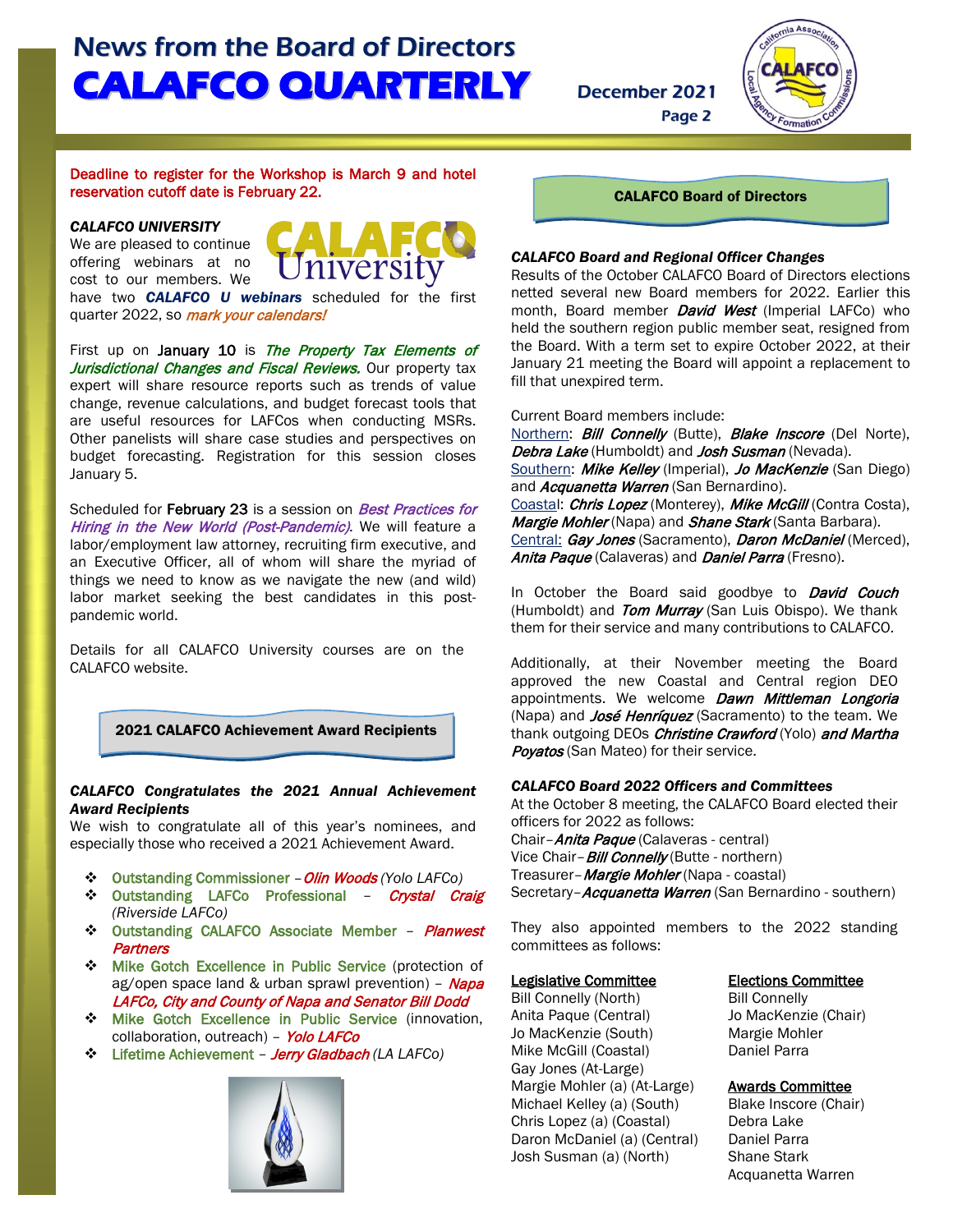

Page 3

## 2022 Annual Conference

Gay Jones Daron McDaniel Mike McGill Josh Susman

L l

### *CALAFCO BOARD ACTIONS*

The Board met virtually on October 8 and appointed the staff members of the<br>2022 Legislative and Advisory Legislative and Advisory Committees. In addition to the actions



noted on page 2 of this Report, they also adopted their 2022 annual meeting calendar and approved the FY 2020-21 annual tax filings.

They met virtually on November 12 with a full agenda. Under the leadership of *Chair Anita Paque*, the Board took a number of actions.

- The FY 2021-22 quarterly financial reports were received. Revenues for the first quarter were mostly on track and expenses were far below the 24% point.
- Received the annual Administrative and Operational Report. This is an annual item as part of corporation best practice.
- $\checkmark$  Approved amendments/updates to the CALAFCO Legislative Policies, Priorities and Issues of Interest. All recommended changes by the Legislative Committee were approved and adopted.
- Considered and reaffirmed legislative priorities for 2022. The Board considered an additional proposal received from San Diego LAFCo to sponsor a bill making changes to Gov. Code Sec. 56430, requiring all LAFCos to consider Municipal Service Reviews (MSRs) in a 21-day noticed public hearing and all affected service providers to place the MSR on their meeting agenda for discussion. Given the Board previously approved the sponsorship of three (3) bills for 2022, this proposal was tabled for reconsideration again next year.

The Board's direction to staff in terms of 2022 legislative priorities include sponsoring the annual Omnibus bill, co-sponsoring changes to §56133 with San Diego LAFCo (an item tabled in 2021), and to proceed with wrapping up the work of the protest provision rewrite working group.

 Closed session held to approve 2-month contract for Pamela Miller as Executive Director. In closed session the Board approved a contract for Pamela Miller for Jan-Feb 2022 as a contract Executive Director (transitioning from employee), with limited hours of approx. 20 per week. There was also discussion about priorities during this critical transition period.

All Board meeting documents are on the CALAFCO website.

# CALAFCO Administrative Update

The 2021 CKH Guides are now available. You can download an electronic copy from the CALAFCO website. Pre-orders for printed hard copies are now being accepted. You will find all the details on the CALAFCO website at [www.calafco.org.](http://www.calafco.org/)



We will be updating the CALAFCO Member Directory in the next two months, so watch for an email from us requesting your changes.

### CALAFCO Legislative Update



January 3, 2022 marks the start of the second year in the 2-year legislative cycle. Once again the year is expected to be wild and unpredictable. The State has a large budget surplus which is creating all kinds of early budget negotiating, as is the influx of Federal money.

Legislators will hit the ground running trying to move the large number of left-

over 2-year bills through committee in January to meet deadlines. That action, along with introduction of new bills for the year, sets the table for a very busy January.

All bills being tracked by CALAFCO can be found on the CALAFCO website inside the Legislation section of the site (log in with your member id first to access this section). CALAFCO's position on all bills is reflected there, and any letters issued by CALAFCO are posted. The CALAFCO Legislative Committee meets regularly and all meeting materials are located in the Legislation section of the CALAFCO website.

Watch for the two Local Government Committee and OPR year-end legislative reports coming soon!